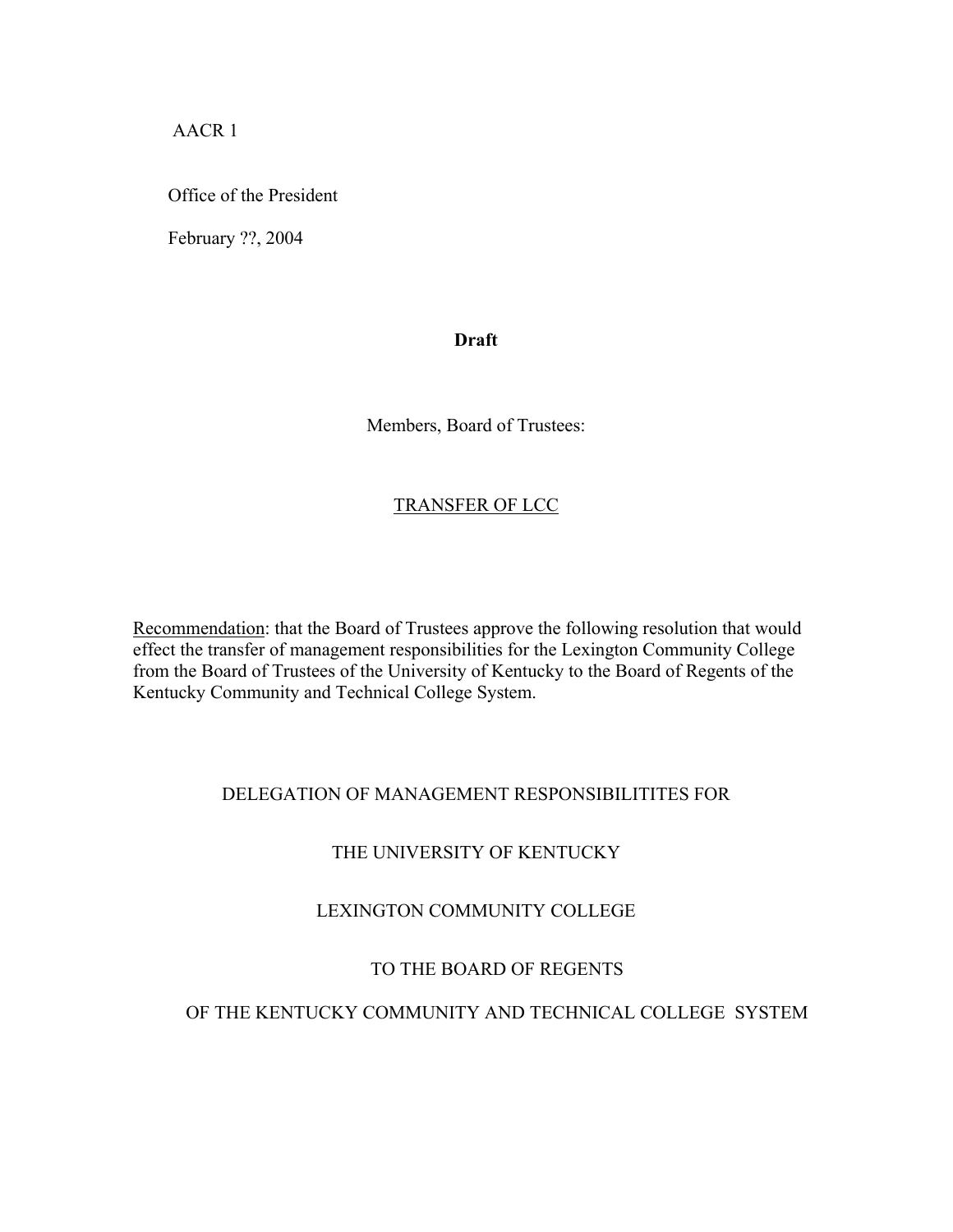#### **Recommendation:**

**(1) That the Board of Trustees delegate to the Board of Regents of the Kentucky Community and Technical College System the management responsibilities for the University of Kentucky Lexington Community College, effective July 1, 2004. These responsibilities include, but are not limited to, management of facilities and grounds, assets, liabilities, revenues, personnel, programs, financial and accounting services, and support services.** 

**(2) All funds that are appropriated to the University of Kentucky or funds that are allocated in the University of Kentucky budget for administering the Lexington Community College shall be transferred and allotted to the board of regents for the benefit of the Lexington Community College.** 

**(3) All personal property, including instructional and other moveable equipment of the Lexington Community College and the University of Kentucky designated for the use of Lexington Community College shall be transferred and allotted to the board of regents for the benefit of Lexington Community College** 

**(4) All real property of the Lexington Community College and University of Kentucky designated for use by the Lexington Community College shall remain the real property of the University of Kentucky.** 

**(5) Restricted gifts, endowments, and sponsored projects designated for the use and benefit of Lexington Community College shall be transferred and allotted to the Board of Regents for the benefit of the Lexington Community College.** 

**(6) The Kentucky Community and Technical College System shall reimburse the University of Kentucky at a reasonable cost for any services and facilities, including debt service applicable to Lexington Community College facilities, provided to the system.** 

**(7) That the employees in the Lexington Community College as of July 1, 2004 shall be governed by the University of Kentucky administrative regulations and any subsequent changes made by the university, except that appeals shall be to the board of regents or to the boardsdesignee. The following provisions shall apply:**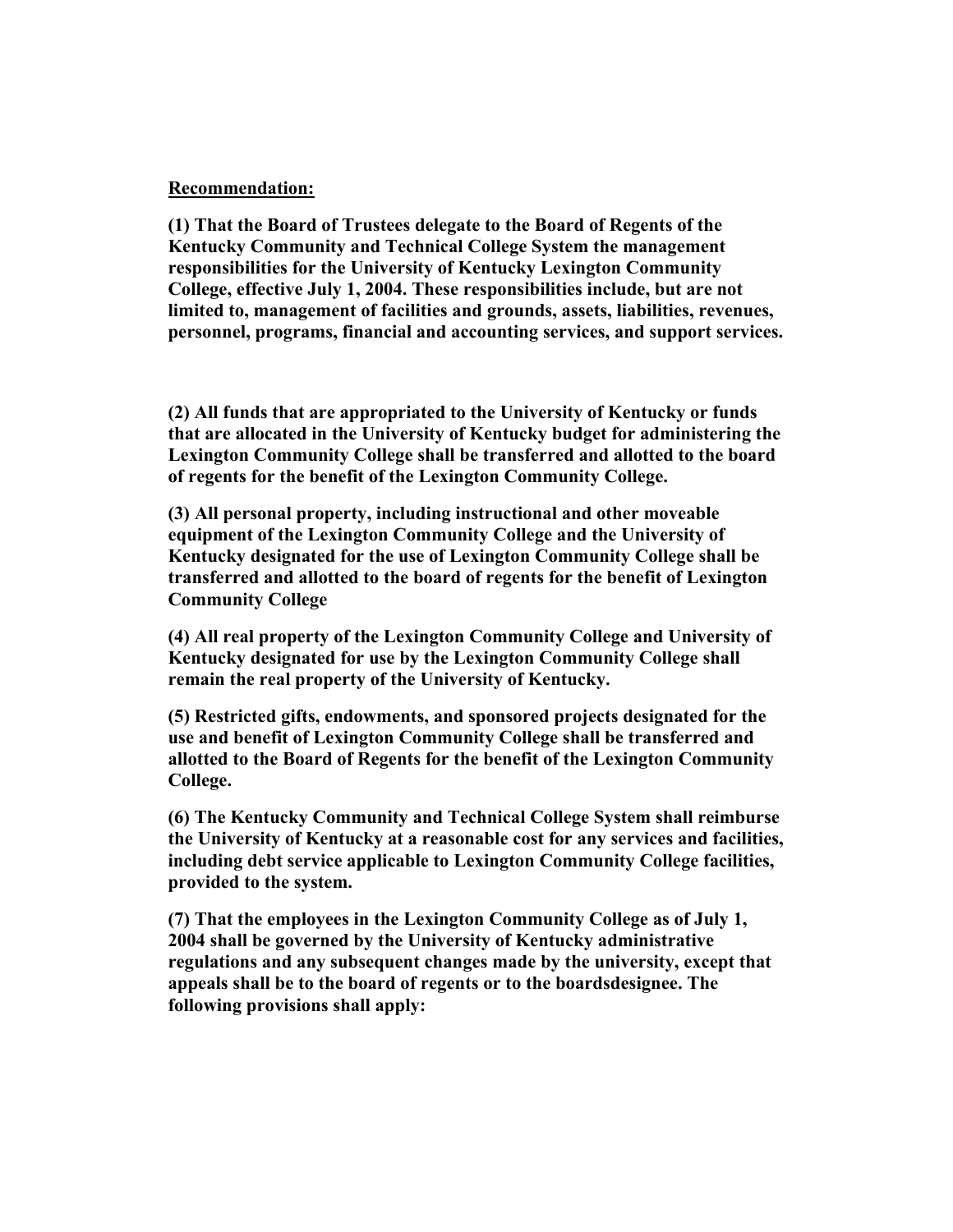(a) Accumulated sick leave, compensatory time, and annual leave as of the effective date of the transfer shall be retained by each employee;

(b) Employees with tenure shall retain their tenure. Employees without tenure shall earn tenure based on personnel policies in effect at the time of their employment. New employees without tenure shall earn tenure based on the policies established by the board of regents of the Kentucky Community and Technical College System;

(c) Employees shall maintain a salary not less than their previous salary as of July 1, 2004; and

(d) All employees hired before July 1, 2004 shall be provided the same benefit package available for other University of Kentucky employees as the University of Kentucky may modify it for all employees.

(e) A person employed as of the effective date of the transfer in the Lexington Community College may elect to participate in the Kentucky Community and Technical College personnel system. An employee who elects to accept this option may not return to the previous personnel policy. The employee shall have the right to exercise this option at any time.

(f) A regular full-time employee may, with prior administrative approval, take one (1) course per semester or combination of summer sessions on the University of Kentuckys campus or at a community college during the employees normal working hours. The University of Kentucky shall defray the registration fee up to a maximum of six (6) credit hours per semester or combination of summer sessions.

(g) New employees hired on or after July 1, 2004, in the Kentucky Community and Technical College System for the Lexington Community College shall be governed by the rules established by the board of regents.

(**8) Students enrolled in the University of Kentucky Lexington Community College as of July 1, 2004 shall continue to have all of the responsibilities, privileges, and rights accorded to them as University of Kentucky students as of that date. The privileges shall include, but not be limited to, tickets to athletic events, homecoming queen contests, the Great Teacher Award Contest, and the University of Kentucky scholarship programs.**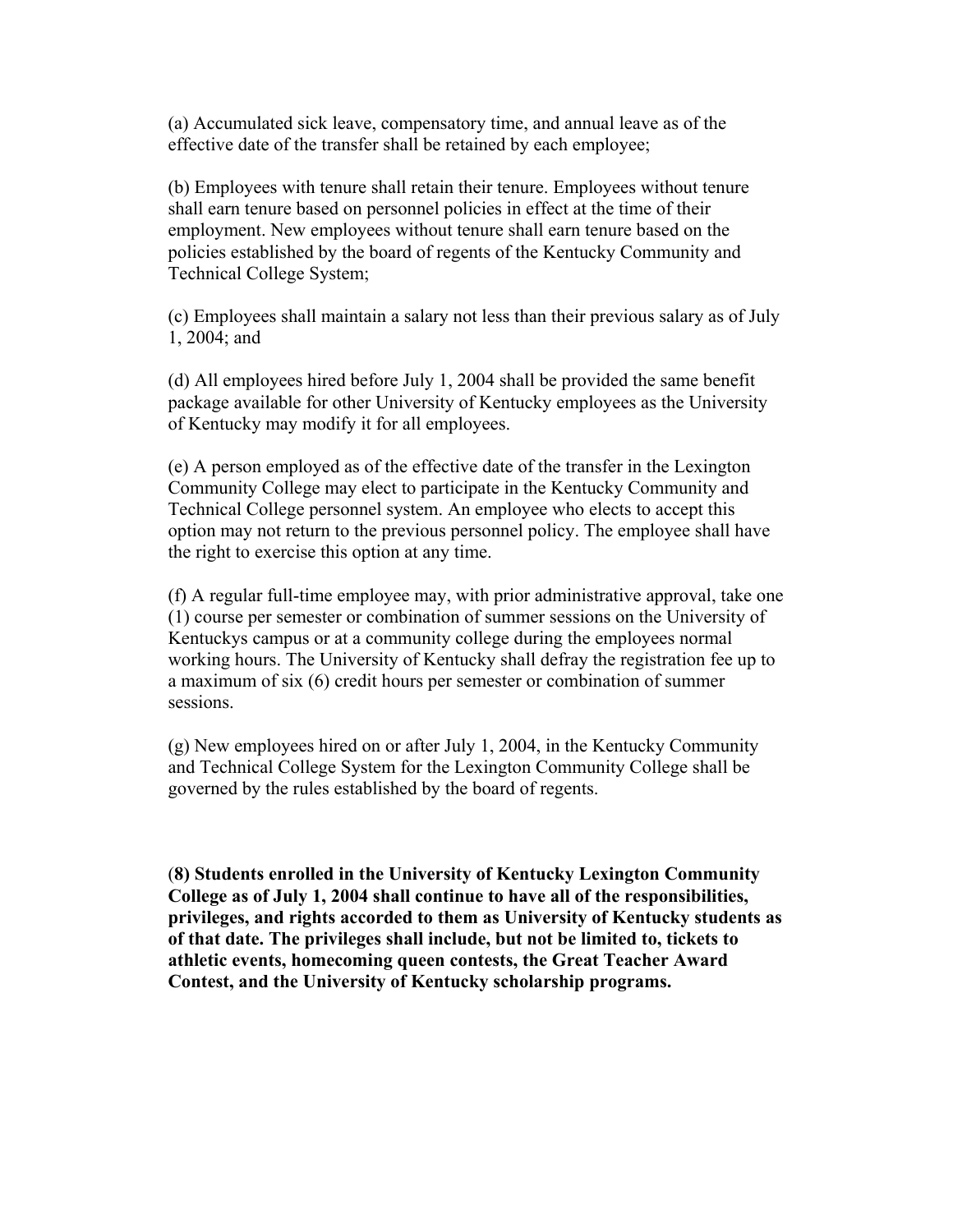**(9) That the University administration be authorized to execute an agreement between the Board of Trustees of the University of Kentucky and the Board of Regents of the Kentucky Community and Technical College System relating to the Trust Indenture covenants of the UK Consolidated Educational Buildings Revenue Bonds;** 

**(10) That the University administration be authorized to negotiate and enter into an agreement with the Kentucky Community and Technical College System in connection with services and facilities which the University will continue to provide to the Lexington Community College and other administrative and legal issues related to the delegation of managerial responsibility, and that the agreement be reported to the Board;** 

**(11) That if any conflict arises between the University of Kentucky board of trustees and the Kentucky Community and Technical College Board of Regents relating to the delegation of authority from the University to the Board of Regents or the management of the University of Kentucky Lexington Community College within the Kentucky Community and Technical College System, the Council on Postsecondary Education shall resolve the conflict.**